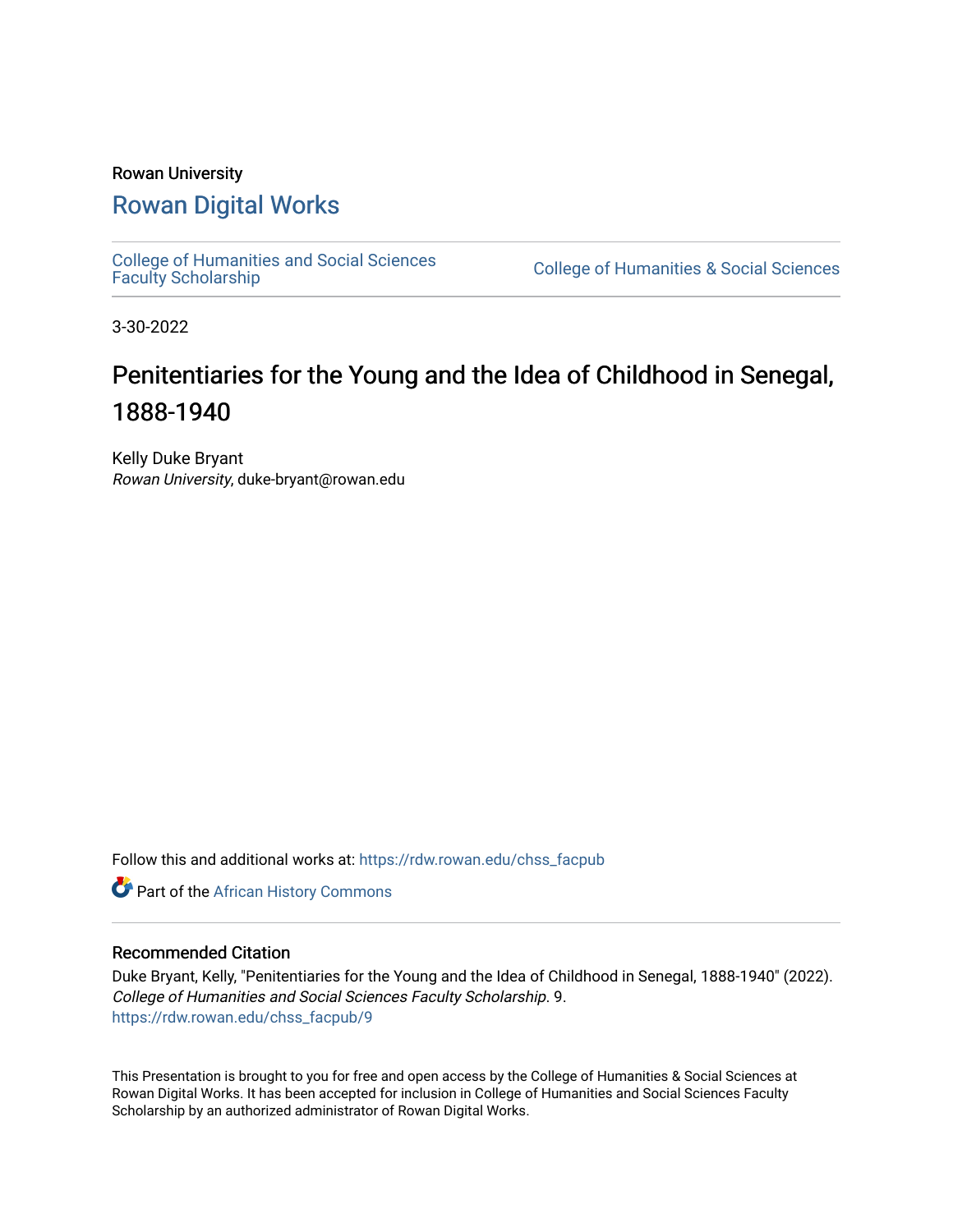

# **Penitentiaries for the Young and the Idea of Childhood in Senegal, 1888-1940**

Kelly Duke Bryant

Associate Professor, History

Rowan University



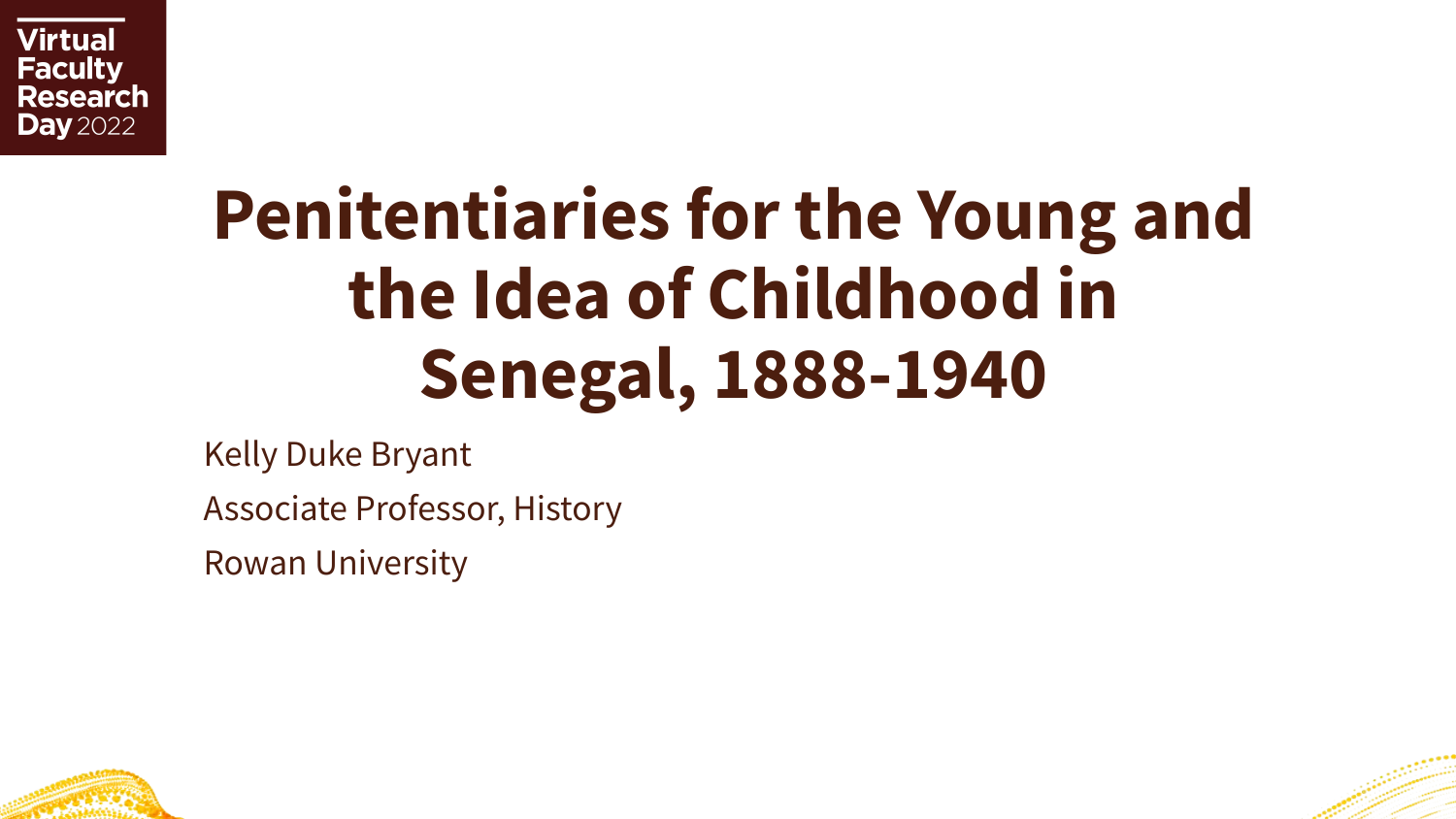

## **The Research**

- •Book project: "Discipline, Order, and Colonial Childhoods in Senegal"
- Research questions for this chapter
	- How did juvenile penitentiaries established by the French colonial state affect childhood norms and experiences in Senegal prior to 1940?
	- How did young Africans navigate and negotiate these changes?
- Sources